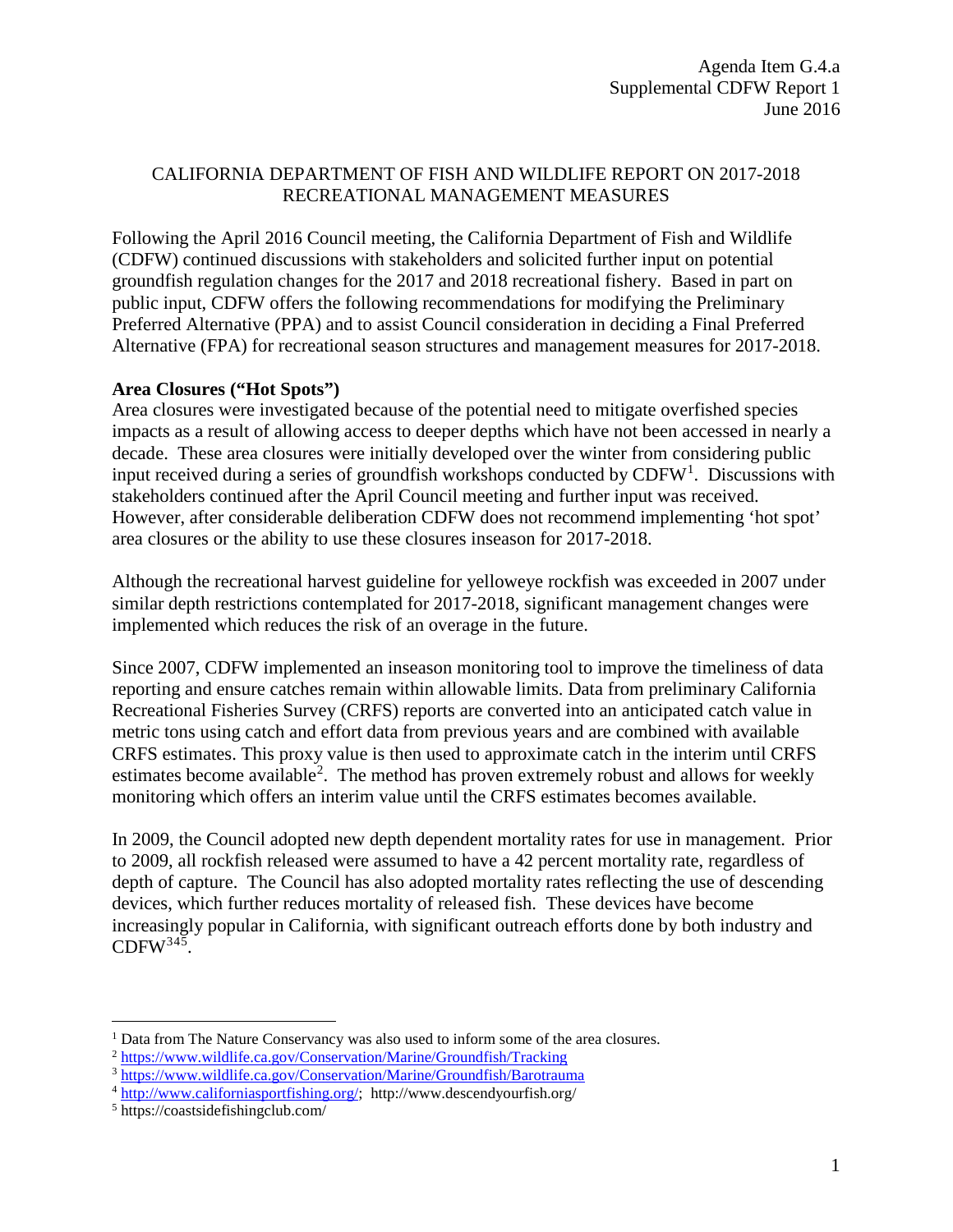Along with outreach to spread the awareness of barotrauma and descending device use, CDFW has also made significant efforts to educate anglers on the proper identification of yelloweye rockfish. CDFW also conducts yearly opener outreach, where informational materials and descending devices (when available) are distributed among private boaters and charter boats at the start of each season.

Several Marine Protected Areas (MPAs) were also implemented in management areas north of San Mateo County (San Francisco) to the California/Oregon border between 2010 and 2012<sup>[6](#page-1-0)</sup>; many of the MPAs prohibit the recreational take of groundfish. In development of the MPAs on the North Coast (which encompasses Northern and Mendocino Management Areas), one of the goals was to select areas which would provide protection to species "…and rebuild those that are depleted<sup>"[7](#page-1-1)</sup> - including yelloweye rockfish. As such many of the areas known to have high encounters of yelloweye rockfish have already been closed through the MPA process.

Given the changes in outreach, inseason tracking and management since 2007 and considering the recreational fishery has effectively minimized impacts to a level of only 50 percent of the harvest guideline in recent years, CDFW does not believe additional area closures are needed at this time.

CDFW's support for not implementing area closures is contingent upon two important items the new inseason process with the National Marine Fisheries Service (NMFS) to allow for action to be taken outside a Council meeting and industry involvement/self-regulation. CDFW will be relying heavily on industry to assume responsibility to continue with outreach efforts to educate the public on yelloweye rockfish and other species of concern and to manage fleet behavior to ensure that anglers continue to avoid those areas known to contain yelloweye rockfish and move locations if these species are encountered.

CDFW will continue to closely monitor mortality inseason and, if needed, action can be taken to keep mortality within allowable limits.

## **California Recreational Fishery**

No other modifications to the PPA are being recommended by CDFW for Council consideration of the FPA. However, for simplicity and ease, the CDFW recommended FPA is presented below in its entirety.

#### *Season Structure*

In accordance with CDFW's policy to provide a stable fishery and minimize inseason disruptions, seasons are designed to maximize fishing opportunity while keeping harvest within specified harvest limits. Black and yelloweye rockfishes constrain the recreational fishery. These constraints are particularly challenging in the Northern Management Area, where the recreational fishery is highly dependent on black rockfish, and yelloweye rockfish encounters are more frequent then in management areas south of Point Arena.

<span id="page-1-0"></span> <sup>6</sup> <https://www.wildlife.ca.gov/Conservation/Marine/MPAs/Network/Northern-California>

<span id="page-1-1"></span><sup>7</sup> <https://nrm.dfg.ca.gov/FileHandler.ashx?DocumentID=112489&inline>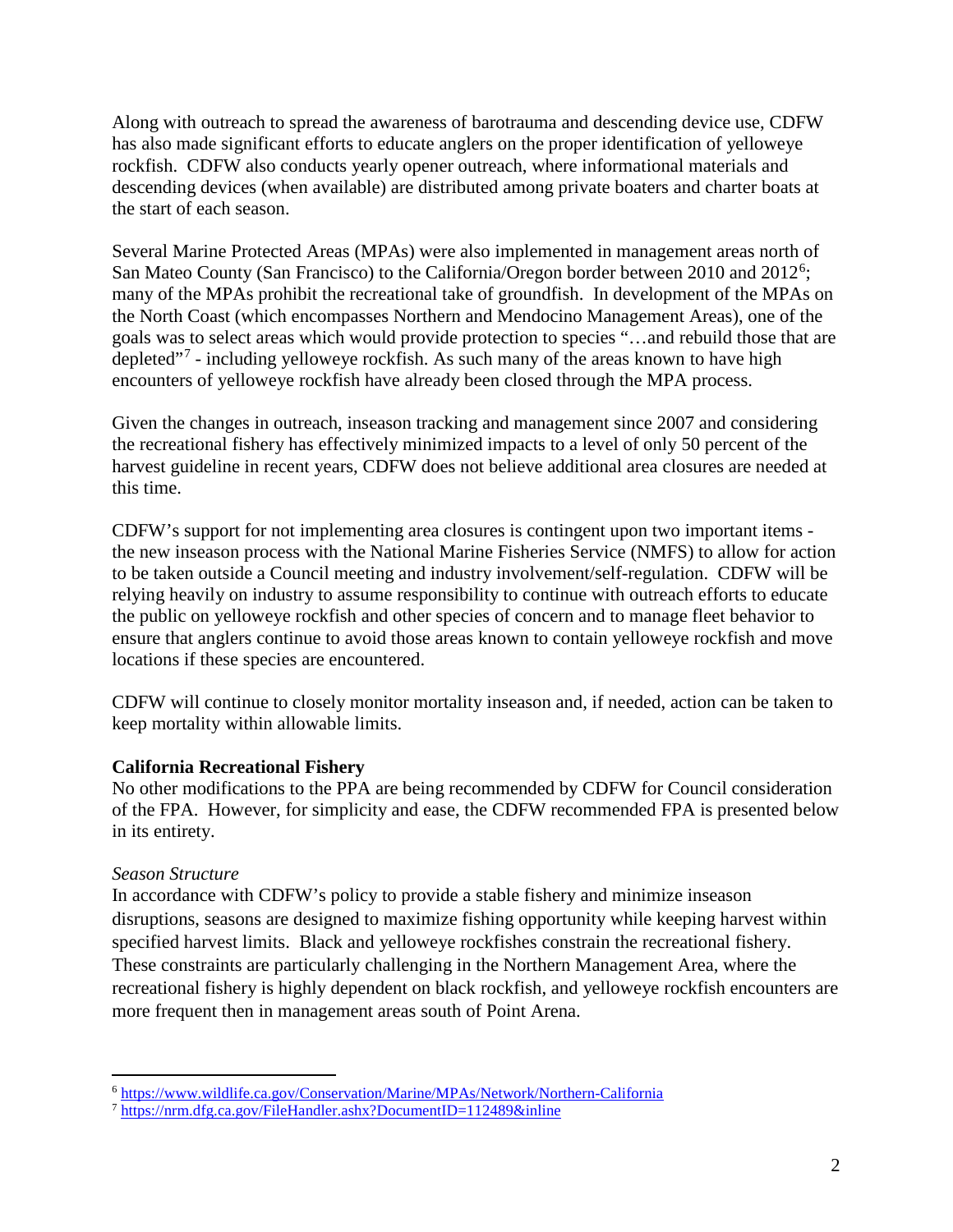The California recreational season structure under the CDFW FPA is shown in Figure 1. Compared to the 2016 season structure, the Northern and Mendocino Management Areas would be extended by two and a half months, through December 31. Allowable fishing depths would be increased in the Northern Management Area from 20 fm to 30 fm during May 1 through October 31. In the Mendocino Management Area, the depth restriction will remain at 20 fathoms from May 1 through October 31. In both the Northern and Mendocino Management Areas, fishing will be permitted at any depth from November through December. Allowable fishing depths would also be increased in the San Francisco and Central Management Areas by 10 fathoms to 40 and 50 fathoms, respectively.

CDFW evaluated the possibility of allowing deeper depths (e.g., 75 fm) in the Southern Management Area; unfortunately increasing the depth to 75 fm would result in projected cowcod impacts of 3.6 mt and exceed the non-trawl allocation of 2.6 mt. In order to remain within allowable impacts for cowcod, the season structure in the Southern Management Area would remain the same as in 2016; similarly the California scorpionfish season would remain the same as in 2016 (i.e. closed September through December).

| Management Area | Jan    | Feb | Mar                        | Apr | May                              | Jun                              | Jul | Aug | Sep       | Oct | <b>Nov</b> | Dec |
|-----------------|--------|-----|----------------------------|-----|----------------------------------|----------------------------------|-----|-----|-----------|-----|------------|-----|
| Northern        | Closed |     |                            |     |                                  | May $1 - \text{Oct } 31 < 30$ fm |     |     |           |     | All Depth  |     |
| Mendocino       | Closed |     |                            |     | May $1 - \text{Oct } 31 < 20$ fm |                                  |     |     | All Depth |     |            |     |
| San Francisco   | Closed |     |                            |     | April $15 - Dec 31 < 40$ fm      |                                  |     |     |           |     |            |     |
| Central         | Closed |     | April $1 - Dec 31 < 50$ fm |     |                                  |                                  |     |     |           |     |            |     |
| Southern        | Closed |     | Mar $1 - Dec 31 < 60$ fm   |     |                                  |                                  |     |     |           |     |            |     |

Figure 1. California recreational groundfish season structure for 2017-2018.

#### **Bag Limits and Size Limits**

CDFW supports the size, bag and sub-bag limits similar to those in 2016 except for the modifications described below.

*Black rockfish*- To keep within allowable limits, CDFW supports reducing the sub-bag limit from five to three fish within the 10 fish aggregate rockfish, cabezon, greenling (RCG) complex bag limit.

*Bocaccio*- Bocaccio are rebuilding faster than anticipated and are projected to be rebuilt in 2016; as a result, encounters are increasing and anglers are forced to discard any bocaccio in excess of the sub-bag limit they encounter while pursuing other targets. CDFW supports eliminating the sub-bag limit of three fish within the 10 fish aggregate RCG complex bag limit. Anglers would be allowed to retain up to 10 bocaccio within the aggregate RCG complex bag limit.

*Canary rockfish*- Canary rockfish was recently declared rebuilt; CDFW supports allowing limited retention of canary rockfish with a sub-bag limit of one fish within the 10 fish aggregate RCG complex bag limit. Because of the significant change in stock status resulting from the last assessment, as well as uncertainty in angler behavior, CDFW prefers a precautionary approach in setting the sub-bag limit. Safeguards are available to take action to prohibit retention in the event that catch exceeds projections.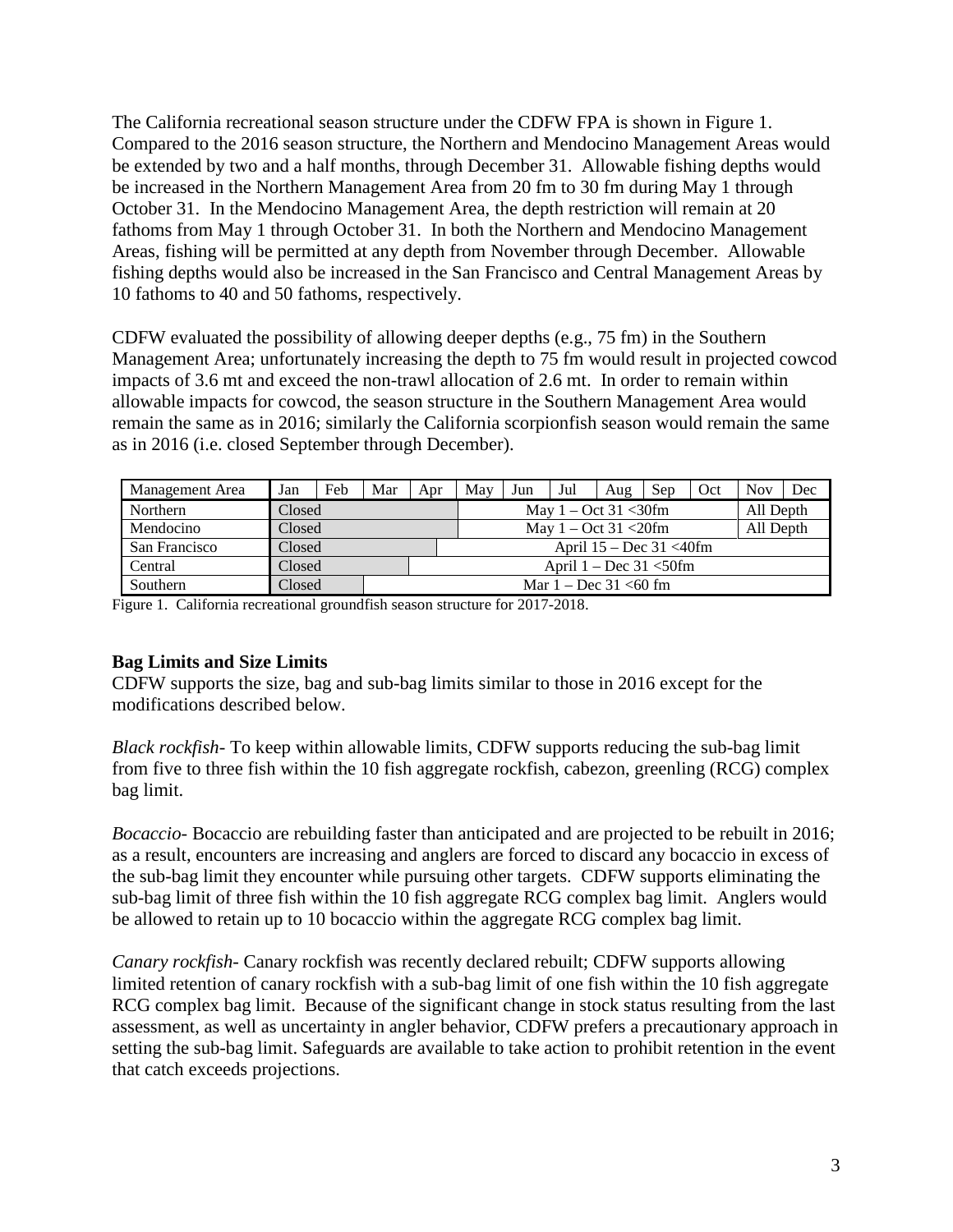*Lingcod*- Recreational catch has been increasing in recent years and the non-trawl allocation has been fully attained. Given the proposed extensions to season lengths, a lower bag limit is needed to ensure the additional catches that will come with the increases to time on the water can be accommodated within the limit. Industry requested a reduction to the bag limit from three to two fish and CDFW supports this reduction.

## **New Management Measures**

CDFW supports the following new management measures for 2017-2018, which are described briefly below. More information can be found in Agenda Item G.4, Attachment 5 in the June 2016 briefing book.

#### *Inseason Process Outside of a Council Meeting*

After the April Council meeting, CDFW and NMFS discussed the new process during two teleconferences. The new inseason process would be similar to the current inseason process, except that it would allow for routine measures to be implemented outside of a Council meeting. This may be particularly useful during the summer months when mortality accrues more quickly and there are generally several months between Council meetings. Action would be taken based upon attainment or projected attainment of federally specified limits based on CDFW inseason monitoring information for black, canary and yelloweye rockfishes. This new management measure would include a consultative process similar to that of the Pacific halibut and salmon fisheries, and would include CDFW, NMFS and Council staff.

## *Retention of Petrale Sole and Starry Flounder*

CDFW supports allowing retention of petrale sole and starry flounder year round and without depth constraint in the recreational fishery. Petrale sole and starry flounder are commonly encountered while anglers target other species which have different seasons and/or allowable depth (e.g. Pacific halibut) or are open year round without depth constraint (e.g. Pacific sanddab) than the groundfish regulations.

#### **Combined Impacts-Groundfish Mortality**

A summary of projected impacts to overfished and non-overfished species is provided in Table 1 and includes projected mortality of the proposed new management measures (i.e. year round retention of petrale sole and starry flounder). All impacts are projected to remain within allowable limits.

#### *Revised Canary Rockfish Projection*

At the April 2016 Council meeting, CDFW received input that assumptions about targeting behavior used to model canary rockfish impacts in the recreational fishery may have been misinformed; constituents indicated that targeting was likely to occur, even under a one fish sub-bag limit. CDFW also considered the following factors - discard information from 2015, proposed season length extensions, and the likelihood of encountering a canary rockfish on a trips. As a result, the projection model was updated to reflect this new information which resulted in impacts of 135 mt. The updated assumptions in the model and resulting projected mortality reflect the best available science and information (Table 4).

#### *Errata*